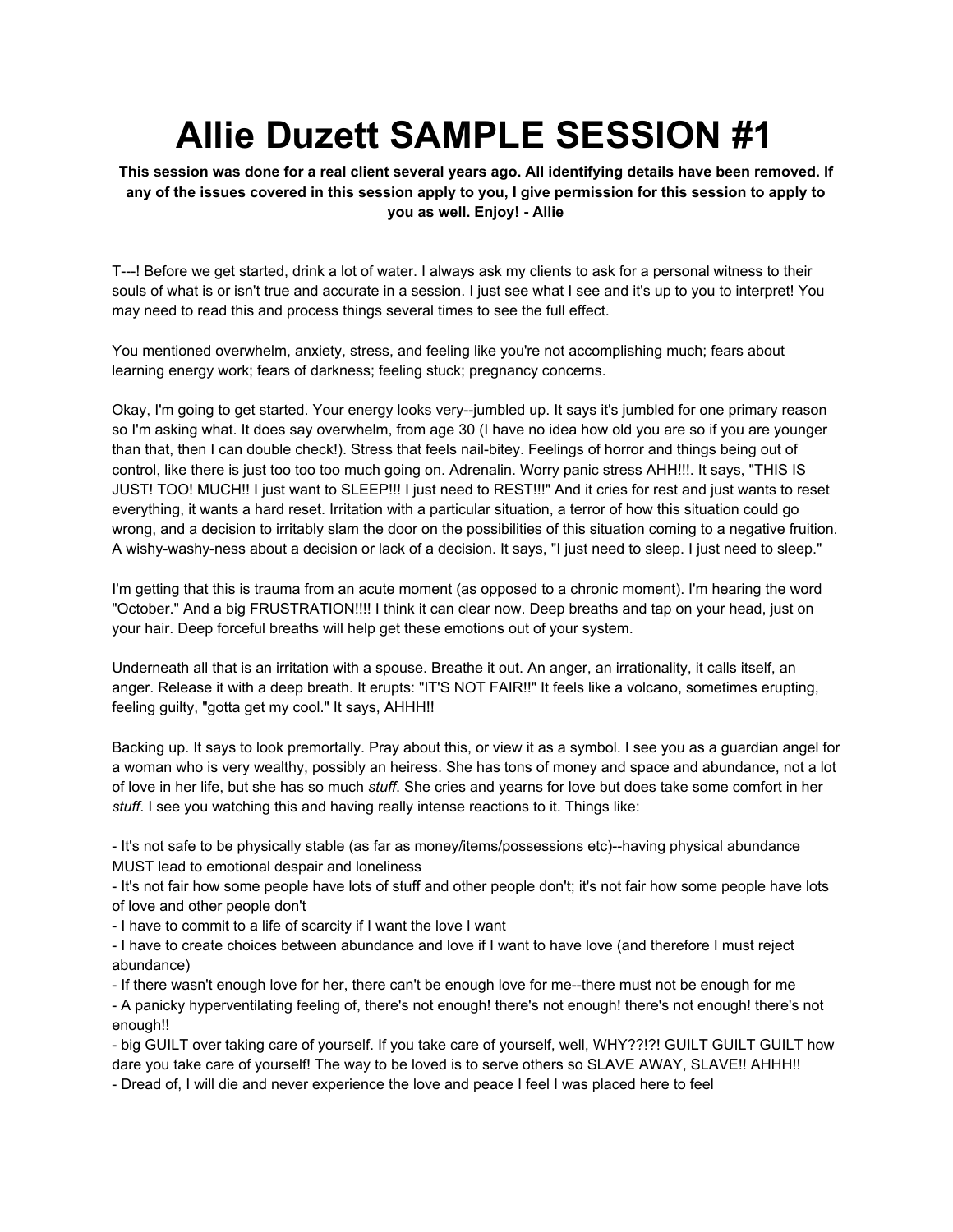Okay. It says none of that can clear yet. There's a resistance that says, "If I let this go, I will have wasted all these years I've held onto that." So inviting in a knowledge to the tissues that it can be safe to heal from this. You have not wasted any time, you haven't lost anything. This is the exact right time to let this go. Any sooner would have been too soon. This has served an important role in your life and now it is safe to start letting it go.

It feels very intense. If you feel like crying, please cry! If not, just do really deep forceful breaths! It is so so safe to let this go. Putting in a program to teach the body how to clear this safely and easily in a way that is gentle and safe for your body. Inviting in a sense of lightness when these weights clear from your energy.

It'll take about a day for all that to process and you'll want to drink a lot of water.

Replacing those beliefs with new understandings:

- It is possible to have both enormous amounts of financial security, AND enormous amounts of love and relationship security.

- It is possible for ME to have both enormous amounts of financial and physical security, AND enormous amounts of love and relationship security.

## Say this out loud with force when you can, maybe in your car or something: "**I CHOOSE TO EXPERIENCE BOTH FINANCIAL SECURITY AND EMOTIONAL SECURITY!!! I CHOOSE IT!!!!!**

Scrambling up those old programs for good, clearing them out, and replacing with these new programs of YES and ALL OF THE ABOVE and *God doesn't have to choose between enormous love and enormous prosperity--I don't have to choose between them either.* Releasing the old chains of the old way of thinking and allowing this new understanding to distill on the brain.

Now looking at that jumbled system. It's terrified of being healed. I just did a kinetic release for it (shook it out of my hands for a few minutes) to loosen it up. I's about 70% clear now. It's afraid because it already feels so overwhelmed, if it's healed, what more will be asked of it?

If you let go of your feelings of overwhelm, will you be asked to do EVEN MORE??! There's just a big overwhelming terror of that. How can I handle even more? How could I do it? How can I let go of my terror of that? That terror protects me.

Big feelings bubbling up now of unsupported and discouragement, hopelessness, helplessness, my life is out of my control, and if I got it under my control, I'd have to do even, even more.

So inviting your spirit to come and view the Divine Mother. She is the Feminine Aspect. And while the Masculine Aspect is all about *doing*, the Feminine Aspect--YOUR aspect--is all about **being**. It's about **being**. Not doing.

Breathe in that understanding: it is safe to BE instead of do. It is safe to BE instead of do. It is safe to BE **instead of** *do***.** Teaching the body HOW to be instead of do.

It is safe to let some things go. It is safe to take care of yourself. It is safe to breathe in love and divine light. It is safe to feel connected to yourself and to the earth. It is safe to release the things that make you feel overwhelmed, and focus instead on taking care of yourself and making sure you feel equipped to be calm and clear every day. It is safe to get enough sleep. It is safe to feel safe.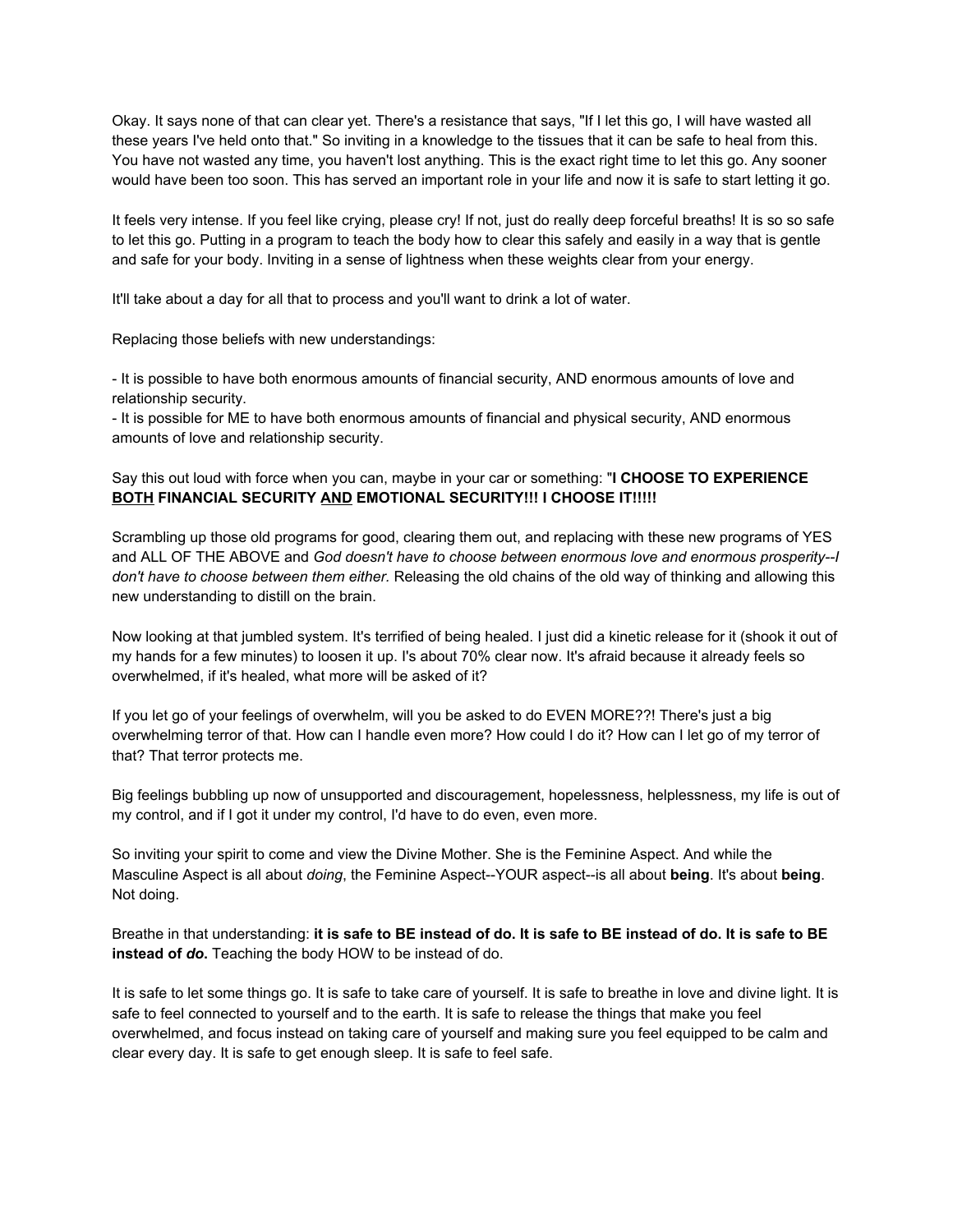The overwhelm processing pathway is stuck and fractured. It feels constipated. From an acute event about 16-18 months ago. Feels panicky and like something is caught in the throat, I can't say what I want to say, can't speak, not safe to speak. Sorrow. It's too overwhelming to deal with so I'm just not going to deal with it. Breathe it out. Releasing that 100% and helping it flow out.

Washing out the overwhelm pathway, and reinstalling. Getting it flowing the right direction, teaching it how to release your feelings of overwhelm, and helping it release any overwhelm just hanging around in your body that can leave through that pathway. Overwhelm about marriage, spouse, finances, children, birth, pregnancy trauma, fears, releasing. Releasing. Releasing. Breathe it all out. Imagine the things you are overwhelmed by, and then imagine them getting vacuumed out of your body through a blue tube in your chest that slurps those things up and deposits them outside your body where angels come help them slurp into outer space.

When I found pregnancy overwhelm--man, that dragged up a bunch of stuff! You have a lot of birth traumas!

I'm going to ask for a symbolic image to heal of all the births you have birthed. I see a lot of raw pain, a lot of pregnancy trauma--yep, lots of barfing--stress, "why can't this be over yet? why? why?" a feeling of confusion and purposelessness, like, "God, why does this have to be this way? This doesn't even make sense!" a sort of faithlessness that this has any higher purpose. A sorrow about it, helplessness, hopelessness, yawning gaping tiredness of it all. Feeling like birth alone would have been crazy enough, but YOU had to do it way tired and exhausted from these super difficult pregnancies. A sense of fatigue, severe exhaustion. How can I make it another day. How can I do this for another hour, let alone another day? How am I even still alive? Feeling so beaten down and exhausted.

So projecting these images onto a screen, and inviting Jesus in to heal the images. He steps into the screen and touches you where you're barfing on the screen. At his touch, your stomach and gag reflexes calm and are suddenly filled with blue light, then white light, then pink light, and then they are just left glowing and pure looking. The you in the screen stands up and feels this renewed sense of purpose. When she gives birth, it is so easy--the You in there is just wearing this flowing dress: she squats down, and just births this kid in like 1 second and the baby is healthy, your dress is intact, it was so easy and beautiful. Jesus is like, "YEAH!" And He is so happy for your beautiful birth and healed pregnancy. Breathe it in. Releasing all the past traumas from other pregnancies and births. Healing them up. Washing out those old traumas with pure white healing light.

There's still a terror of an upcoming pregnancy. It says, "AHHH!" and looks like the emoji of a face that breathes out a tiny skull. Ha! It is like, another pregnancy will actually do me in. Paralysis. I don't want it. Ah. How would I survive. Pray about this, but I see you working as a sort of doula angel premortally--you don't have to believe this but you can view it as a symbol--but assisting another mother with hyperemesis gravidarum and this mother actually dies of it, of malnutrition and not being able to hold anything down. So she and her baby die and it is very traumatic. There's a decision to experience that same condition in your mortal life, and there's big unresolved trauma of WHY. WHY, GOD, WHY. This is the most miserable experience a woman can experience and WHY. WHY WHY WHY. Why did God make pregnancy so horrible? How come He makes women hurt so much? Why does He want women to die? A sense of betrayal, numbness, abandonment, sorrow, upset, crying, grieving, unmourned mourning. No no no no no. It wasn't fair, it wasn't fair, it wasn't fair.

So witnessing that move on out of your system. Breathe it out. Breathing out senses of betrayal and abandonment and it wasn't fair it wasn't fair it wasn't fair. Breathing out the contract to suffer with HG in this life. Releasing the need to reenact that event out of solidarity. Releasing any absorbed trauma from other women throughout time who have suffered that same trauma. Releasing a trauma of, "it was just too much. Too much. Too much." Overwhelm. Releasing that and filling up that space with a pure white healing light. Breathe it in.

That was a lot!